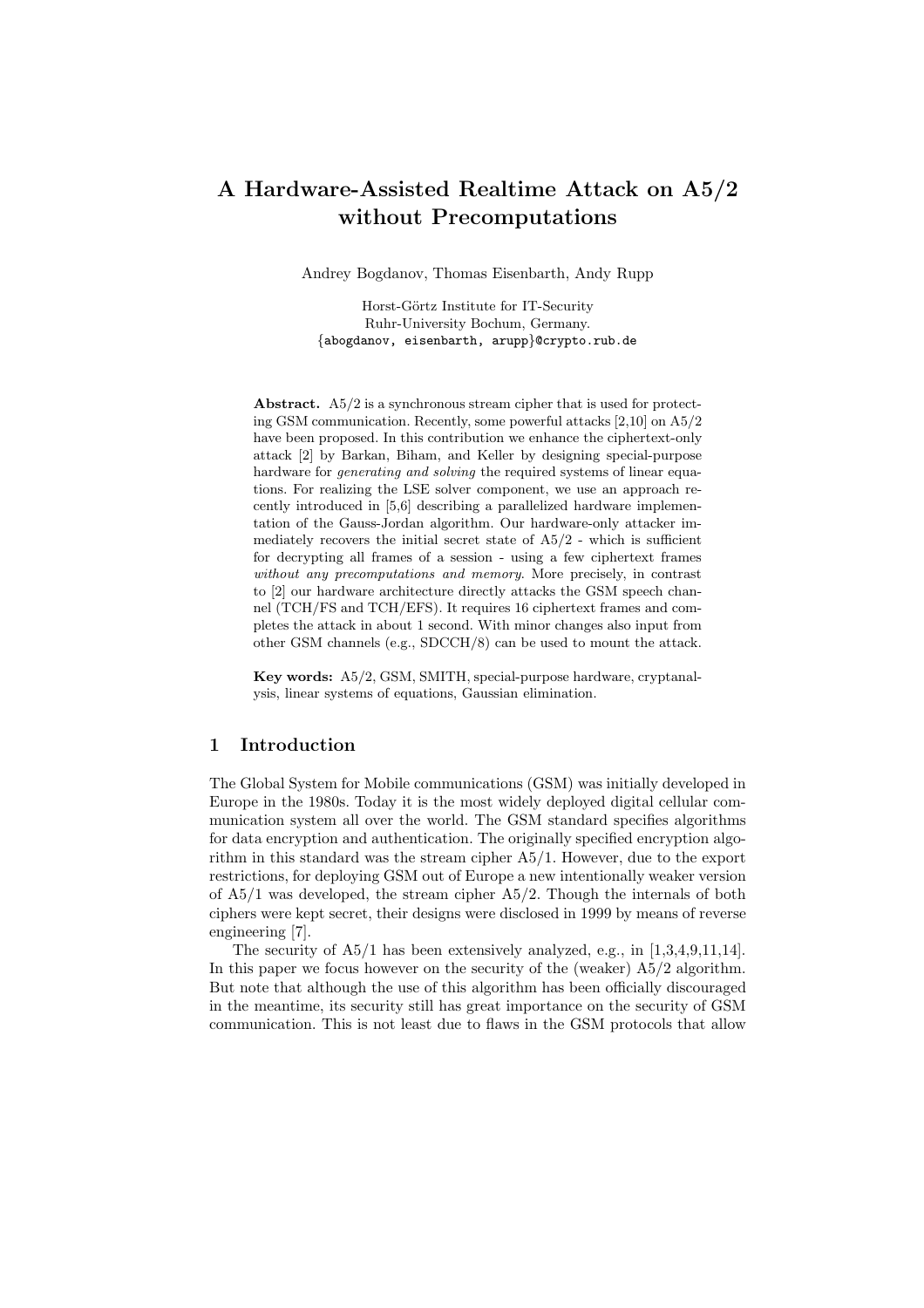to take advantage of attacks on A5/2 even if a stronger encryption algorithm (e.g.,  $A5/1$  or the new  $A5/3$ ) is used [2]. These flaws can be exploited whenever the mobile phone supports a weak cipher.

A known-plaintext attack on A5/2 was presented in [10]. The actual attack requires only two plaintext frames, but these frames have to be exactly 1326 frames apart to fulfill a certain property. In [15] a weaker attack on A5/2 was proposed which requires 4 arbitrary plaintext frames and allows to decrypt most of the remaining communication. However, this attack does not recover the internal state of A5/2.

Recently, Barkan et al. [2] proposed a guess-and-determine attack that needs four plaintext frames to find an A5/2 session key. The general idea of this attack is to guess 16 bits of the internal state of the cipher and then express the output as a degree-2 function of the remaining unknown 61 initial state bits. Each known plaintext frame yields 114 quadratic equations in this way. Given 4 plaintext frames, one obtains an LSE of dimension  $456 \times 655$  by linearizing the equations. Though the system is underdetermined, experiments show that this number of equations suffices to resolve the 61 original linear variables. In the same paper the attack is transformed into a ciphertext-only attack. Here, due to the fact that GSM employs error correction before encryption, the attacker knows the values of certain linear combinations of the stream bits. The attack consists of a precomputation phase in which the equation systems for all guesses are computed in advance and an online phase in which this data is used to quickly solve the equations for the specific input frames. It is important to note that these guesses also concern the initialization vectors (aka COUNT values) that are used to setup A5/2 and which are derived from the frame numbers. Thus, as usual for time-memory tradeoffs, depending on the precomputation time, memory and disk space one is willing to spend not all frames may be used in the online phase of the attack. The authors provide estimates for a full-optimized attack against the GSM control channel SDDCH/8. In this case the precomputation can be done in about 11 hours on a PC requiring 1GB of RAM and producing 4GB of data. In the online phase eight consecutive ciphertext frames are needed to recover the session key in about 1 second.

All of the above attacks against  $A5/2$  share the feature that they have been designed for software implementation and so their efficiency has also been assessed for software. To the best of our knowledge the alternative of an efficient hardware implementation of an attack against A5/2 has not been analyzed thoroughly yet. For the case of A5/1, Pornin and Stern [16] discussed the possibility of accelerating attacks using software-hardware trade-offs. It is suggested that software should be used for the exhaustive search over clocking sequences and the generation of affine subspaces containing key candidates. Special-purpose hardware is proposed for the subsequent filtering of these affine subspaces. The hardware remains relatively simple, the software part being responsible for all complex operations including Gaussian elimination. In this paper we show that a hardware-only attack against A5/2 leads to significant improvements in terms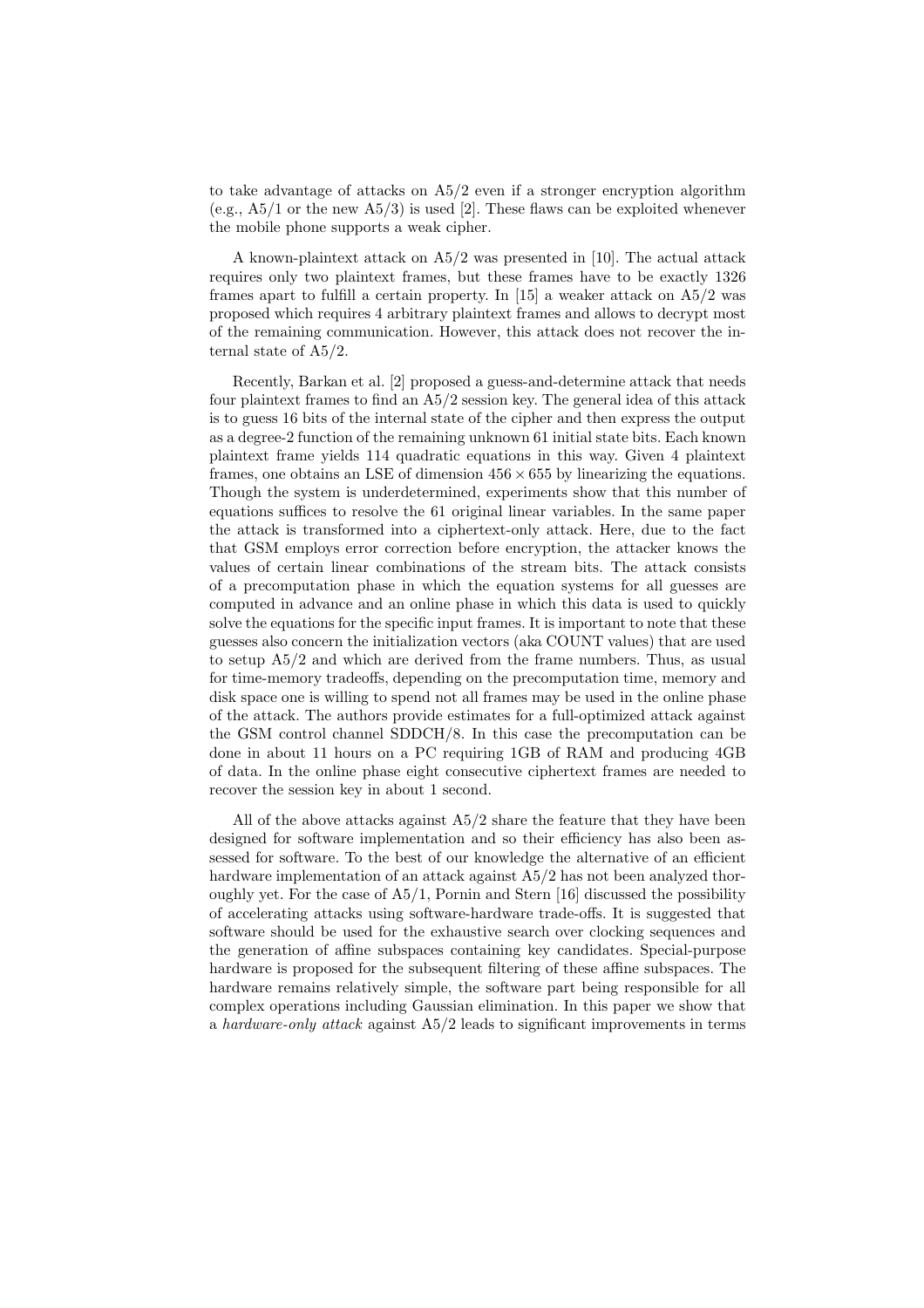of time, memory and flexibility compared to current software attacks, although existing attacks are already quite efficient.

Our general approach is similar to the ciphertext-only attack described in [2]. However, no precomputation is required and the ciphertext frames that can be used to mount the attack do not need to satisfy any special properties (e.g., appropriate differences of COUNT values). In contrast to the software implementation in [2], we designed our architecture to directly attack the speech channel. That means, it uses ciphertext frames from the GSM speech traffic channel (TCH/FS and TCH/EFS) instead of a specific control channel (e.g.,  $SDCCH/8$  in  $[2]$  to mount the attack. The advantage is that eavesdropping can start immediately at any time during a call (not only at the set-up of the call) without waiting until appropriate data is transmitted over the specific control channel. However, since the proposed architecture is quite generic using minor changes also other GSM channels (e.g., SDCCH/8) can be attacked. Based on our architecture, even a hardware device is conceivable where the target channel can be chosen at runtime.

The basic architecture for attacking the speech channel requires 16 (consecutive) ciphertext frames as input and outputs the recovered secret initial state of A5/2. This initial state is sufficient to decrypt all frames of a session and to recover the key. The core blocks of the architecture are 3 equation generators and the solver for linear systems of equations. As a realization of the latter building block, we have chosen the SMITH-LSE-Solver recently proposed in [5,6]. In every iteration, each equation generator produces one linear equation with the secret state bits as variables. After 185 iterations (when 555 equations have been produced and loaded), the LSE solver performs parallelized Gauss-Jordan elimination. The output of the LSE solver suggests the secret state candidate that needs to be checked. The right candidate is found in this way after about  $2^{28}$ clock cycles on average.

To have a proof of concept and a basis for evaluating the requirements on chip size and average power consumption of an ASIC implementation, we implemented all critical parts of our design in VHDL and synthesized it. Based on these results we estimate about 9.3 million gate equivalents for the whole architecture. Assuming a moderate operating speed of 256 MHz for the main chip component and 512 MHz for the rest, the architecture consumes roughly 12.8 Watts of energy and completes an attack in about 1 second on average. In comparison with a recent desktop PC CPU, the Core 2 Duo "Conroe" processor, our design requires less than 15% of the area and consumes less than one third of the power. Note that these estimates are based on our rather unoptimized design and we believe that there is still room for significant improvements in speed and chip area. For instance, the experiments in [2] suggest that there are only 450 equations needed (as opposed to 555) to determine a candidate. Having less equations reduces both required clock cycles and occupied chip area. Moreover, for both reasons also replacing SMITH by a systolic-array LSE solver as described in [12] seems to be a promising approach.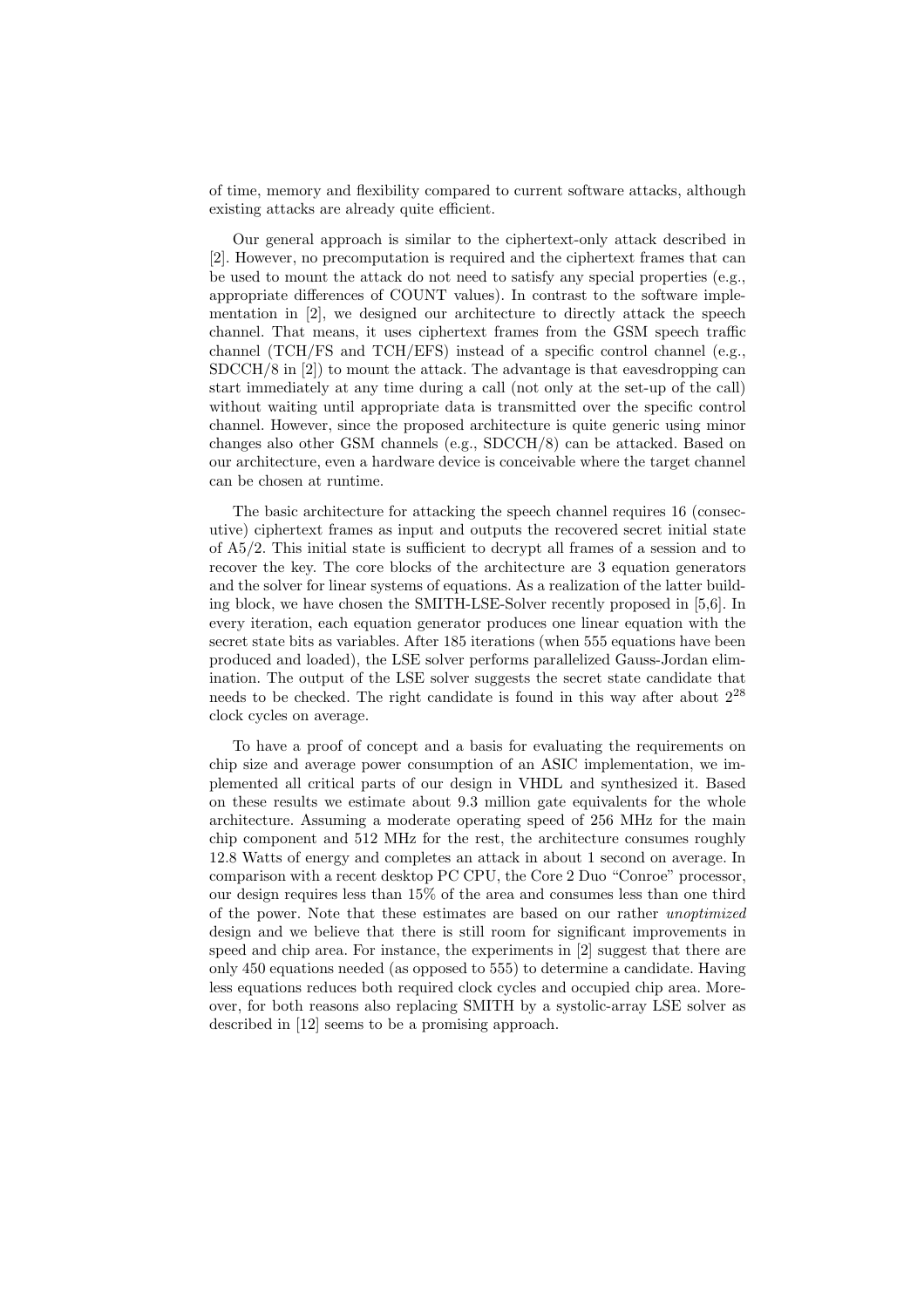

Fig. 1. Design of A5/2 (the Figure is due to [2])

# 2 The A5/2 Stream Cipher

A5/2 is a synchronous stream cipher accepting a 64-bit key  $K = (k_0, \ldots, k_{63}) \in$  $GF(2)^{64}$  and a 22-bit initial vector  $IV = (v_0, \ldots, v_{21}) \in GF(2)^{22}$  derived from the 22-bit frame number which is publicly known. It uses four linear feedback shift registers (LFSRs)  $R1$ ,  $R2$ ,  $R3$  and  $R4$  of lengths 19, 22, 23 and 17 bits, respectively, as its main building blocks (see Figure 1). The taps of the LF-SRs correspond to primitive polynomials and, therefore, the registers produce sequences of maximal periods. R1, R2 and R3 are clocked irregularly based on the current state of R4.

The A5/2 keystream generator works as follows. First, an initialization phase is run (see Figure 2). At the beginning of this phase all registers are set to 0. Then the key setup and the IV setup are performed. Here the key resp. IV bits are cyclically added to the registers modulo 2. At the end of the initialization phase one bit in each register is set to 1.

Then the warm-up phase is performed where R4 is clocked 99 times and and the output is discarded. Note that already during this phase and also during the stream generation phase which starts afterwards, the registers  $R1, R2$  and R3 are clocked irregularly. More precisely, the stop/go clocking is determined by the bits  $R4[3]$ ,  $R4[7]$  and  $R4[10]$  in each clock cycle as follows: the majority of the three bits is computed, where the majority of three bits  $a, b, c$  is defined by  $maj(a, b, c) = ab \oplus ac \oplus bc$ . R1 is clocked iff R4[10] agrees with the majority. R2 is clocked iff  $R4[3]$  agrees with the majority.  $R3$  is clocked iff  $R4[7]$  agrees with the majority. In each cycle at least two of the three registers are clocked. After these clockings, R4 is (regularly) clocked, and an output bit is generated from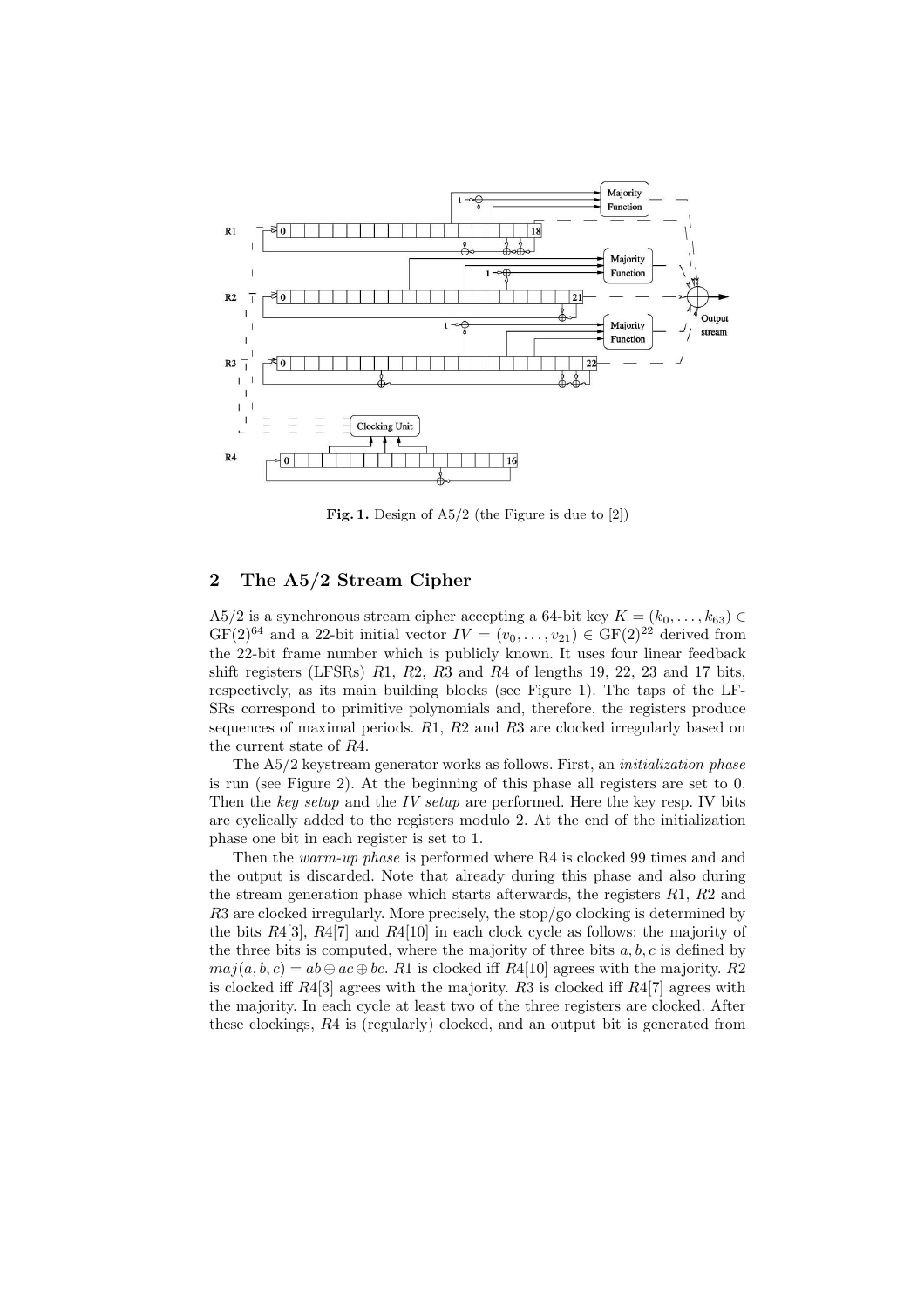```
R1 \leftarrow 0, R2 \leftarrow 0, R3 \leftarrow 0, R4 \leftarrow 0;for i = 0...63 do
  -Clock R1, R2, R3, R4;
  -RL[0] \leftarrow R1[0] \oplus k_i, R2[0] \leftarrow R2[0] \oplus k_i, R3[0] \leftarrow R3[0] \oplus k_i, R4[0] \leftarrow R4[0] \oplus k_i;for i = 0...21 do
  -Clock R1, R2, R3, R4;
  -RL[0] \leftarrow R1[0] \oplus v_i, R2[0] \leftarrow R2[0] \oplus v_i, R3[0] \leftarrow R3[0] \oplus v_i, R4[0] \leftarrow R4[0] \oplus v_i;R1[15] \leftarrow 1, R2[16] \leftarrow 1, R3[18] \leftarrow 1, R4[10] \leftarrow 1;
```
Fig. 2. Initialization phase of A5/2

the values of  $R1, R2$ , and  $R3$  by adding their rightmost bits to three majority values, one for each register (see Figure 1). After warm-up A5/2 produces 228 output bits, one per clock cycle. 114 of them are used to encrypt uplink traffic, while the remaining bits are used to decrypt downlink traffic. In the remainder of this paper we always consider only a fixed half of this keystream used to encrypt the traffic in one direction.

# 3 Description of the Attack

Our general approach is similar to the ciphertext-only attack described in [2]. However, no precomputation is required and the ciphertext frames that can be used to mount the attack do not need to satisfy special properties like having appropriate frame numbers. The attack requires the ciphertext of any  $l$  frames encrypted using the same session key  $K$ . The parameter  $l$  depends on the channel that should be attacked. For instance, we need about  $l = 16$  frames for attacking the speech channel as shown in this paper and about  $l = 8$  frames to attack the SDCCH/8 channel of a GSM communication as shown in [2].

The general idea is to guess the internal state of the register  $R4$  right after initialization (we have  $2^{16}$  possible states) and write every bit of the generated key stream, that has been used to encrypt the  $l$  known ciphertext frames, in terms of the initial states of the registers  $R1, R2$  and  $R3$ . We then use certain information about the key stream bits – which are provided by the error correction coding of the GSM channel – to construct an overdetermined quadratic system of equations. This system is linearized and then solved using Gaussian elimination. Above procedure is repeated for different guesses of R4 until the correct solution is found. Using this solution, we can easily construct the internal state of A5/2 after initialization for an arbitrary frame that has been encrypted using  $K$ . This is already sufficient to decrypt all frames of a session, since we can construct the respective states and load them into the A5/2 machine. However, by reversing the initialization phase, we can also recover the session key.

In the following we consider the details of the attack. To this end we first introduce the basic notation. We denote the  $l$  known ciphertext frames by  $C_0, \ldots, C_{l-1}$  and the corresponding (unknown) plaintext frames by  $P_0, \ldots, P_{l-1}$ . For each frame  $C_h$  (or  $P_h$ ) we denote the respective initialization vector by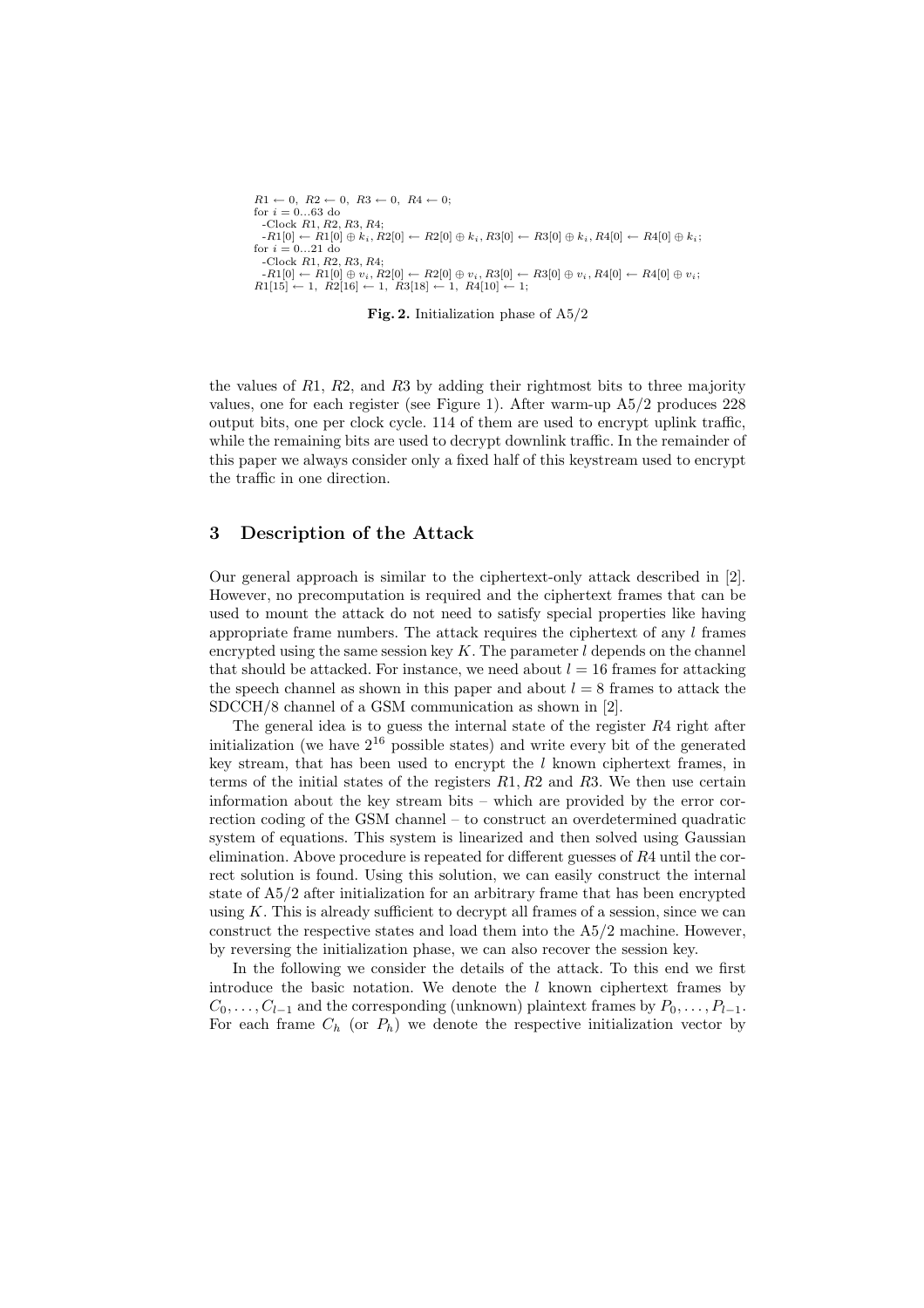$IV<sub>h</sub> = (v<sub>h,0</sub>, ..., v<sub>h,21</sub>)$  and the key stream by  $S<sub>h</sub> = (s<sub>h,0</sub>, ..., s<sub>h,113</sub>)$ . Furthermore, let  $R1^{(h)}$ ,  $R2^{(h)}$ ,  $R3^{(h)}$  and  $R4^{(h)}$  be the internal states of the registers of A5/2 during a certain cycle when generating  $S_h$ .

### 3.1 Expressing Stream Bits as Register States

Let us consider the stream generation for a frame  $C_h$ . At the beginning of the initialization phase the registers  $R1^{(h)}$ ,  $R2^{(h)}$ ,  $R3^{(h)}$  and  $R4^{(h)}$  are all set to zero. Then the key setup is performed for 64 clock cycles, where in each cycle the first bit of each LFSR is set to the sum of the respective feedback value and one of the key bits (see Section 2). After that, due to the linearity of the feedback functions the bits of the three registers can be written as certain linear combinations of K, e.g.,  $R1^{(h)}[0] = k_0 \oplus k_{19} \oplus k_{38} \oplus k_{47}$ . In the subsequent initialization step, the IV setup, the initialization vector  $IV<sub>h</sub>$  is added to the content of the registers in an analogous manner. Thus, the resulting register bits are (known) linear combinations of the key bits and the IV bits. Finally, certain bits of the registers are set to 1. More precisely, after initialization the registers  $R1^{(h)}$  to  $R4^{(h)}$  can be written as

$$
R1^{(h)} = (\alpha_0 \oplus \sigma_{h,0}, \ldots, \alpha_{14} \oplus \sigma_{h,14}, 1, \alpha_{15} \oplus \sigma_{h,15}, \ldots, \alpha_{17} \oplus \sigma_{h,17}),
$$
  
\n
$$
R2^{(h)} = (\alpha_{18} \oplus \sigma_{h,18}, \ldots, \alpha_{33} \oplus \sigma_{h,33}, 1, \alpha_{34} \oplus \sigma_{h,34}, \ldots, \alpha_{38} \oplus \sigma_{h,38}),
$$
  
\n
$$
R3^{(h)} = (\alpha_{39} \oplus \sigma_{h,39}, \ldots, \alpha_{56} \oplus \sigma_{h,56}, 1, \alpha_{57} \oplus \sigma_{h,57}, \ldots, \alpha_{60} \oplus \sigma_{h,60}),
$$
  
\n
$$
R4^{(h)} = (\alpha_{61} \oplus \sigma_{h,61}, \ldots, \alpha_{70} \oplus \sigma_{h,70}, 1, \alpha_{71} \oplus \sigma_{h,71}, \ldots, \alpha_{76} \oplus \sigma_{h,76}),
$$
  
\n(1)

where  $\alpha_i \in \text{span}(k_0, \ldots, k_{63})$  and  $\sigma_{h,i} \in \text{span}(v_{h,0}, \ldots, v_{h,21})$ .

This is the starting point of our attack. First observe that since  $IV<sub>h</sub>$  is known, the values  $\sigma_{h,0}$  to  $\sigma_{h,76}$  can be considered as known constants. So only the  $\alpha_i$ values are unknowns. Note that we have the *same*  $\alpha_i$ 's for all frames  $C_h$ . In the following, we guess the values of  $\alpha_{61}, \ldots, \alpha_{76}$ , determine the initial secret state  $\alpha = (\alpha_0, \alpha_1, \ldots, \alpha_{60}) \in \text{GF}(2)^{61}$  and verify this solution.<sup>1</sup> We have to repeat this procedure at most  $2^{16}$  times until  $\alpha_{61}, \ldots, \alpha_{76}$  take on the correct values.

In order to determine  $\alpha$ , we have to write the bits of the key stream  $S_h$  for each frame  $C_h$  in terms of  $\alpha$  and use certain information about these bits to construct a linear system of equations which is then solved by Gaussian elimination. Let us now see how this can be done. Remember that after initialization, irregular clocking is performed in each cycle as described in Section 2. Before the first stream bit for  $C_h$  is generated the warm-up phase is executed running for 99 cycles. After warm-up, a stream bit is generated from the current internal states of  $R1^{(h)}$ ,  $R2^{(h)}$  and  $R3^{(h)}$  every cycle. In an *arbitrary* cycle of A5/2 (after initialization), these states can be written as

$$
R1^{(h)} = (\beta_{h,0} \oplus \delta_{h,0}, \dots, \beta_{h,18} \oplus \delta_{h,18}),R2^{(h)} = (\beta_{h,19} \oplus \delta_{h,19}, \dots, \beta_{h,40} \oplus \delta_{h,40}),R3^{(h)} = (\beta_{h,41} \oplus \delta_{h,41}, \dots, \beta_{h,63} \oplus \delta_{h,63}),
$$
\n(2)

<sup>&</sup>lt;sup>1</sup> Since the registers  $R1^{(h)}$ ,  $R2^{(h)}$  and  $R3^{(h)}$  are clocked irregularly after initialization based on certain bits of  $R4^{(h)}$  by guessing  $\alpha_{61}$  to  $\alpha_{76}$  the clocking of these registers are fully determined.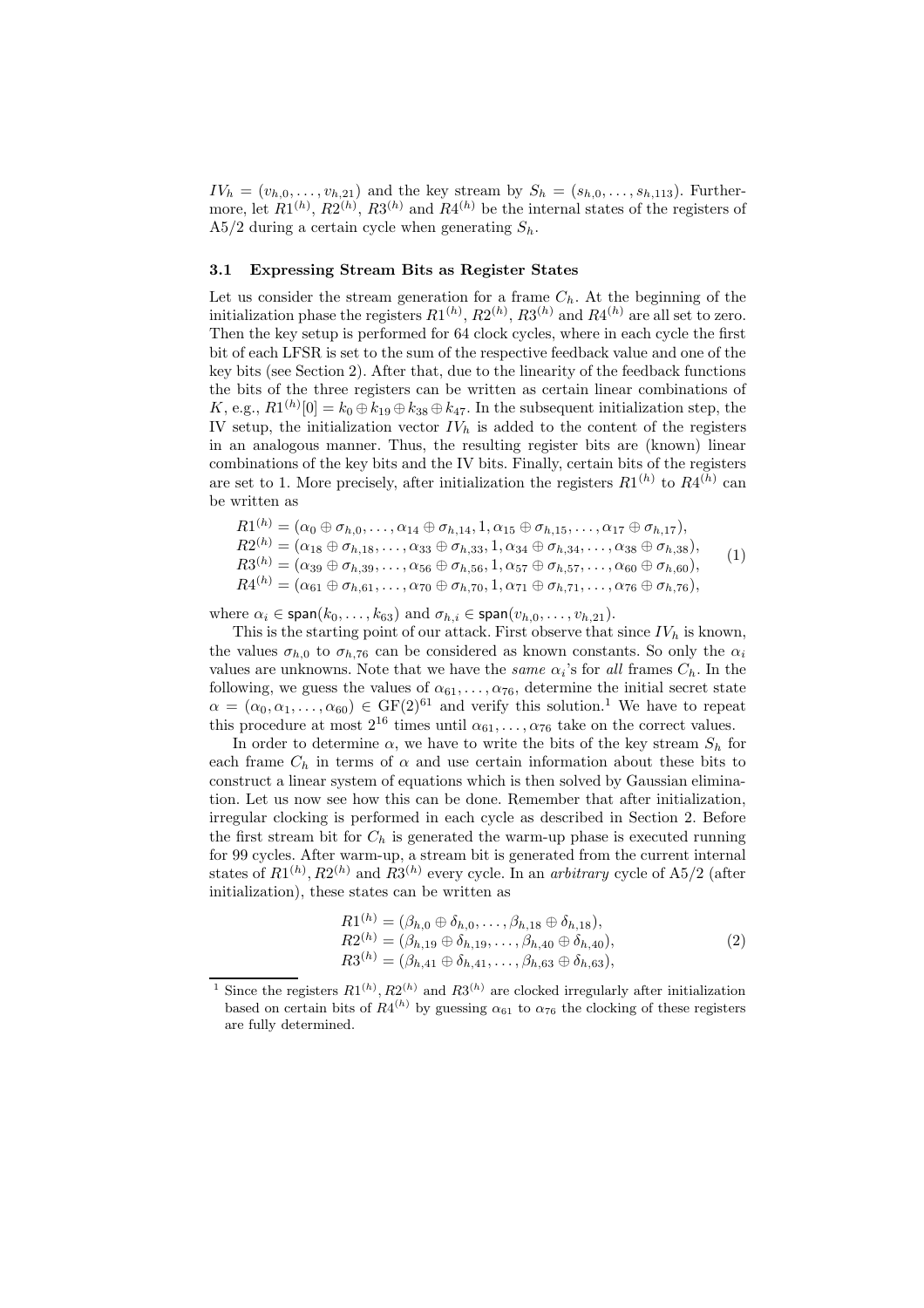where  $\beta_{h,0},\ldots,\beta_{h,18} \in \text{span}(\alpha_0,\ldots,\alpha_{17}), \beta_{h,19},\ldots,\beta_{h,40} \in \text{span}(\alpha_{18},\ldots,\alpha_{38}),$  $\beta_{h,41},\ldots,\beta_{h,63}\in\mathsf{span}(\alpha_{39},\ldots,\alpha_{60}),\text{and }\delta_{h,i}\in\mathsf{span}(v_{h,0},\ldots,v_{h,21},1).$  Note that the linear combinations  $\beta_{h,i}$  depend on the specific frame  $C_h$ , since the clocking of the registers now depends on  $IV_h$ . (Certainly,  $\beta_{h,i}$  and  $\delta_{h,i}$  also depend on the specific clock cycle.) However, it is important to observe that we know the specific linear combination of  $\alpha_i$ 's each  $\beta_{h,i}$  is composed of as well as the concrete value of each  $\delta_{h,i}$ , since we know  $IV_h$  and fix some values for  $\alpha_{61}, \ldots, \alpha_{76}$ .

A stream bit  $s_{h,k}$   $(k \in \{0, \ldots, 113\})$  is generated by summing up the output of the three majority functions and the rightmost bits of the registers  $R1^{(h)}$ ,  $R2^{(h)}$ and  $R3^{(h)}$  (see Fig. 1). More precisely, in terms of the current state (k clock cycles after warm-up) of these registers the output bit can be written as

$$
s_{h,k} = maj(\beta_{h,12} \oplus \delta_{h,12}, \beta_{h,14} \oplus \delta_{h,14} \oplus 1, \beta_{h,15} \oplus \delta_{h,15})
$$
  
\n
$$
\oplus maj(\beta_{h,28} \oplus \delta_{h,28}, \beta_{h,32} \oplus \delta_{h,32}, \beta_{h,35} \oplus \delta_{h,35} \oplus 1)
$$
  
\n
$$
\oplus maj(\beta_{h,54} \oplus \delta_{h,54} \oplus 1, \beta_{h,57} \oplus \delta_{h,57}, \beta_{h,59} \oplus \delta_{h,59})
$$
  
\n
$$
\oplus \beta_{h,18} \oplus \delta_{h,18} \oplus \beta_{h,40} \oplus \delta_{h,40} \oplus \beta_{h,63} \oplus \delta_{h,63}.
$$
  
\n(3)

It is important to note that due to the majority function, each output bit is a quadratic function in  $\alpha_0, \ldots, \alpha_{60}$ . More precisely, it has the general form

$$
s_{h,k} = \sum_{0 \le i < j \le 17} b_{i,j} \alpha_i \alpha_j \oplus \sum_{18 \le i < j \le 38} b_{i,j} \alpha_i \alpha_j
$$
\n
$$
\oplus \sum_{39 \le i < j \le 60} b_{i,j} \alpha_i \alpha_j \oplus \sum_{0 \le i \le 60} a_i \alpha_i \oplus c,\tag{4}
$$

for some  $b_{i,j}, a_i, c \in \{0, 1\}.$ 

To linearize above relations we simply replace each quadratic term  $\alpha_i \alpha_j$  by a new variable  $\gamma_{i,j}$ . In this way we obtain  $\frac{18 \cdot 17}{2} + \frac{21 \cdot 20}{2} + \frac{22 \cdot 21}{2} = 594$  new variables. Thus, each stream bit can be described by at most 655 variables (and a constant).

# 3.2 Setting Up an LSE Using Speech Channel Data

Now, we describe how a ciphertext-only attack using data from the speech traffic channel can be mounted. In the case of a ciphertext-only attack the direct output stream of A5/2 is not (partly) known. However, we have access to certain linear combinations of the output bits. This is due to the fact that  $A5/2$  is encrypting linearly in the plaintext (as any synchronous stream cipher) and to the linear error-correction coding procedure that is performed before encryption. The applied error-correction procedure is however specific to the GSM channel (see [13] for details on GSM channel coding). How this procedure can be exploited in the case of the GSM control channel SDCCH/8 is sketched in [2]. We analyze how this can be done in the case of the full-rate speech traffic channel (TCH/FS and TCH/EFS) where a different interleaving procedure is used. We like to point out that our description is more constructive and detailed compared to the one in [2], making it especially useful with regard to an actual implementation.

To protect a 260-bit block of speech data produced by the speech coder against transmission errors a multi-stage error-correction procedure is performed.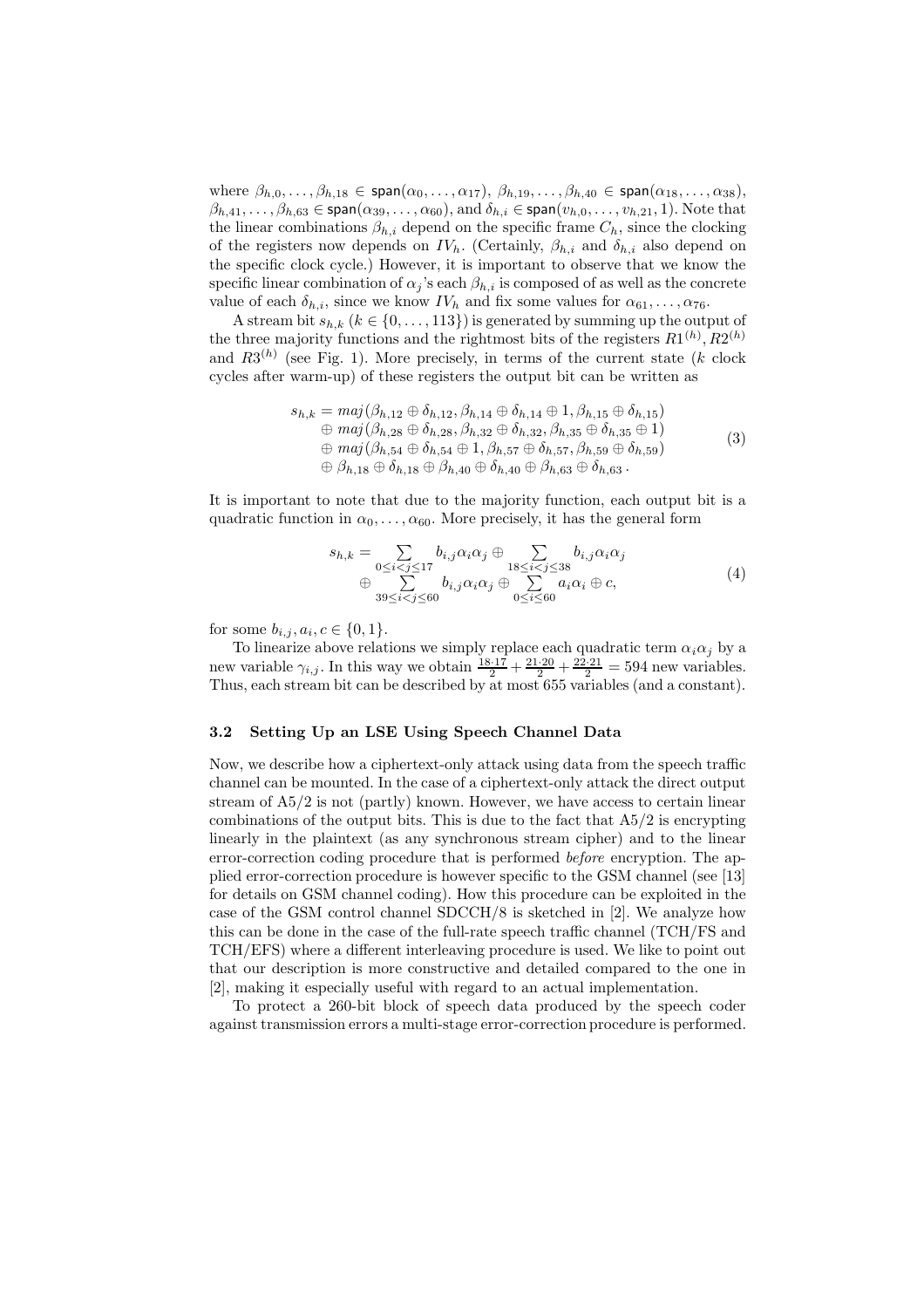

Fig. 3. Simplified view on the GSM convolutional coding, interleaving and A5/2 encryption process

This procedure increases the data size by adding redundant data in each stage and also reorders bits. We are interested in the last two stages of this procedure which are depicted in Figure 3. Here the 267-bit blocks  $ID_i$  containing some intermediate data are input to a so-called non-recursive binary convolutional encoder (of rate  $1/2$  with memory length 4 and constant length 5). The outputs of the convolutional coder are the 456-bit blocks  $CD<sub>i</sub>$ . The function  $CC$ computed by the convolution encoder can be described as follows:

$$
CC: ID_i = (id_{i,0},...,id_{i,266}) \mapsto (cd_{i,0},...,cd_{i,455}) = CD_i, \text{ where}
$$
  
\n
$$
cd_{i,j} = \begin{cases} id_{i,k} \oplus id_{i,k-3} \oplus id_{i,k-4}, & 0 \le j \le 377 \text{ and } j = 2k \\ id_{i,k} \oplus id_{i,k-1} \oplus id_{i,k-3} \oplus id_{i,k-4}, & 0 \le j \le 377 \text{ and } j = 2k+1 \\ id_{i,182+(j-378)}, & 378 \le j \le 455 \end{cases}
$$
(5)

Note that the last 78 bits of  $ID_i$  are actually not protected by a convolutional code. Rather these bits are just copied unchanged to the tail of  $CD<sub>i</sub>$ . The important property of the convolutional code bits of an arbitrary block  $CD<sub>i</sub>$  (bits 0-377) - that is exploited later on - are the following linear dependencies that hold for  $1 \leq j \leq 184$ :

$$
cd_{i,2j} \oplus cd_{i,2j+1} \oplus cd_{i,2j+2} \oplus cd_{i,2j+3} \oplus cd_{i,2j+6} \oplus cd_{i,2j+8} \oplus cd_{i,2j+9} = 0
$$
 (6)

As we can see in Figure 3, the blocks  $CD_i$  are not directly encrypted. Prior to encryption, they are first reordered and interleaved "block diagonal". The result of the interleaving is a distribution of the reordered 456 bits of a given data block  $CD_i$  over the eight 114-bit blocks  $P_{4i+0}, \ldots, P_{4i+7}$  using the even numbered bits of the first 4 blocks and odd numbered bits of the last 4 blocks. The reordered bits of the next data block  $CD_{i+1}$ , use the even numbered bits of the blocks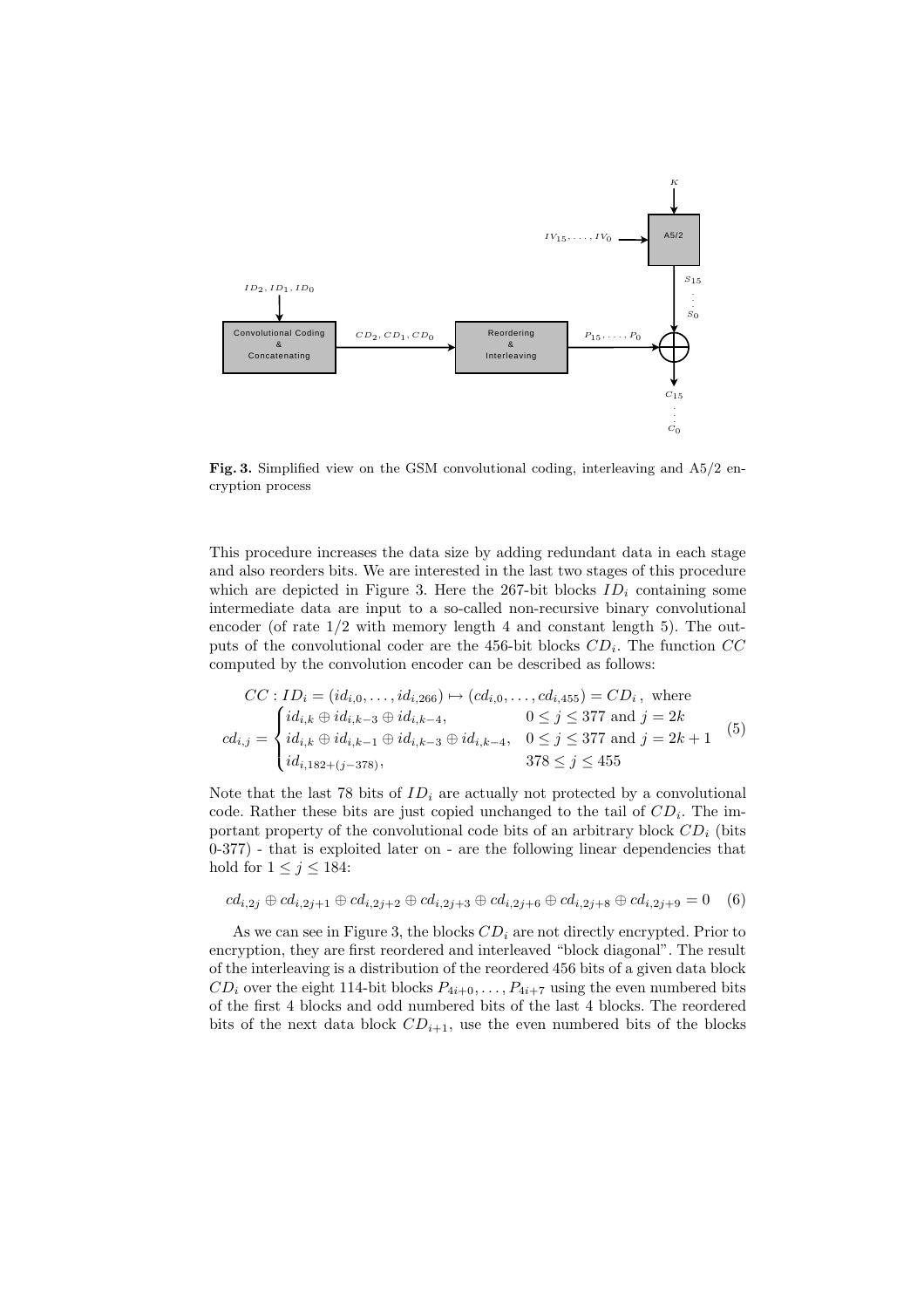$P_{4i+4}, \ldots, P_{4i+7}$  and the odd numbered bits of the blocks  $P_{4i+8}, \ldots, P_{4i+11}$ . The interleaving of  $CD_{i+2}$  and subsequent blocks is done analogously. So new data starts every 4th block and is distributed over 8 blocks. Considering the example in Figure 3, this means that each of the blocks  $P_0, \ldots, P_3$  contains 57 bits of data from  $CD_0$ ,  $P_4, \ldots, P_7$  each contains 57 bits from  $CD_0$  and 57 bits from  $CD_1$ ,  $P_8, \ldots, P_{11}$  each contains 57 bits from  $CD_1$  and 57 bits from  $CD_2$  and finally each of the blocks  $P_{12}, \ldots, P_{15}$  contains 57 bits of  $CD_2$ .

More precisely, the following function can be used to describe the reordering and interleaving of data blocks:

$$
f: \mathbb{N} \times \{0, \dots, 455\} \to \mathbb{N} \times \{0, \dots, 113\}
$$
  
(*i*, *j*)  $\mapsto$  (4*i* + (*j* mod 8), 2(49*j* mod 57) + (*j* mod 8) div 4) (7)

Then we have the following relation between the bits  $CD_i$  and the output blocks  $P_{(4i+0)}, \ldots, P_{(4i+7)}$ :

$$
cd_{i,j} = p_{f(i,j)},\tag{8}
$$

where the right-hand side denotes the bit with index  $f(i, j)$  belonging to block  $P_{(4i+(j \mod 8))}$ .

A 114-bit block  $P_i$  produced by the interleaver is then encrypted by computing the bitwise  $XOR$  with the output stream  $S_i$  resulting in the ciphertext frame  $C_i$ . The linear dependencies of the convolutional code bits seen in Equation 6 also propagate to the ciphertext because the encryption is linear in the plaintext and the keystream. So taking the interleaving and reordering into account, we can exploit this property to obtain equations of the form

 $c_{f(i,2j)} \oplus c_{f(i,2j+1)} \oplus c_{f(i,2j+2)} \oplus c_{f(i,2j+3)} \oplus c_{f(i,2j+6)} \oplus c_{f(i,2j+8)} \oplus c_{f(i,2j+9)}$ ⊕  $s_{f(i,2j)} \oplus s_{f(i,2j+1)} \oplus s_{f(i,2j+2)} \oplus s_{f(i,2j+3)} \oplus s_{f(i,2j+6)} \oplus s_{f(i,2j+8)} \oplus s_{f(i,2j+9)}$  $=p_{f(i,2j)} \oplus p_{f(i,2j+1)} \oplus p_{f(i,2j+2)} \oplus p_{f(i,2j+3)} \oplus p_{f(i,2j+6)} \oplus p_{f(i,2j+8)} \oplus p_{f(i,2j+9)}$  $= cd_{i,2j} \oplus cd_{i,2j+1} \oplus cd_{i,2j+2} \oplus cd_{i,2j+3} \oplus cd_{i,2j+6} \oplus cd_{i,2j+8} \oplus cd_{i,2j+9} = 0$ (9)

for  $0 \leq j \leq 184$ . It is important to note that the ciphertext and stream bits in above equation do not belong to a single ciphertext block respectively stream. Rather, for fixed  $i$  eight consecutive ciphertext blocks and corresponding streams are involved in the 185 equations. A single equation involves bits from 5 different blocks and streams. These effects are due to the interleaving and reordering (and make an efficient hardware implementation somewhat tricky).

Hence, given 16 consecutive ciphertext blocks we can setup LSEs with 555 equations and 655 unknowns using the results from the previous section<sup>2</sup>. Though the LSEs are underdetermined, we found out by experiments (similar to [2]) that this number of equations is always sufficient to determine the 61 original linear variables  $\alpha$  using Gaussian elimination. Having determined the values of these variables, merely the consistency with the quadratic equations needs to be checked to identify the correct secret initial state.

<sup>2</sup> Assuming that the first 8 blocks contain the encrypted data of a whole convolutional code block.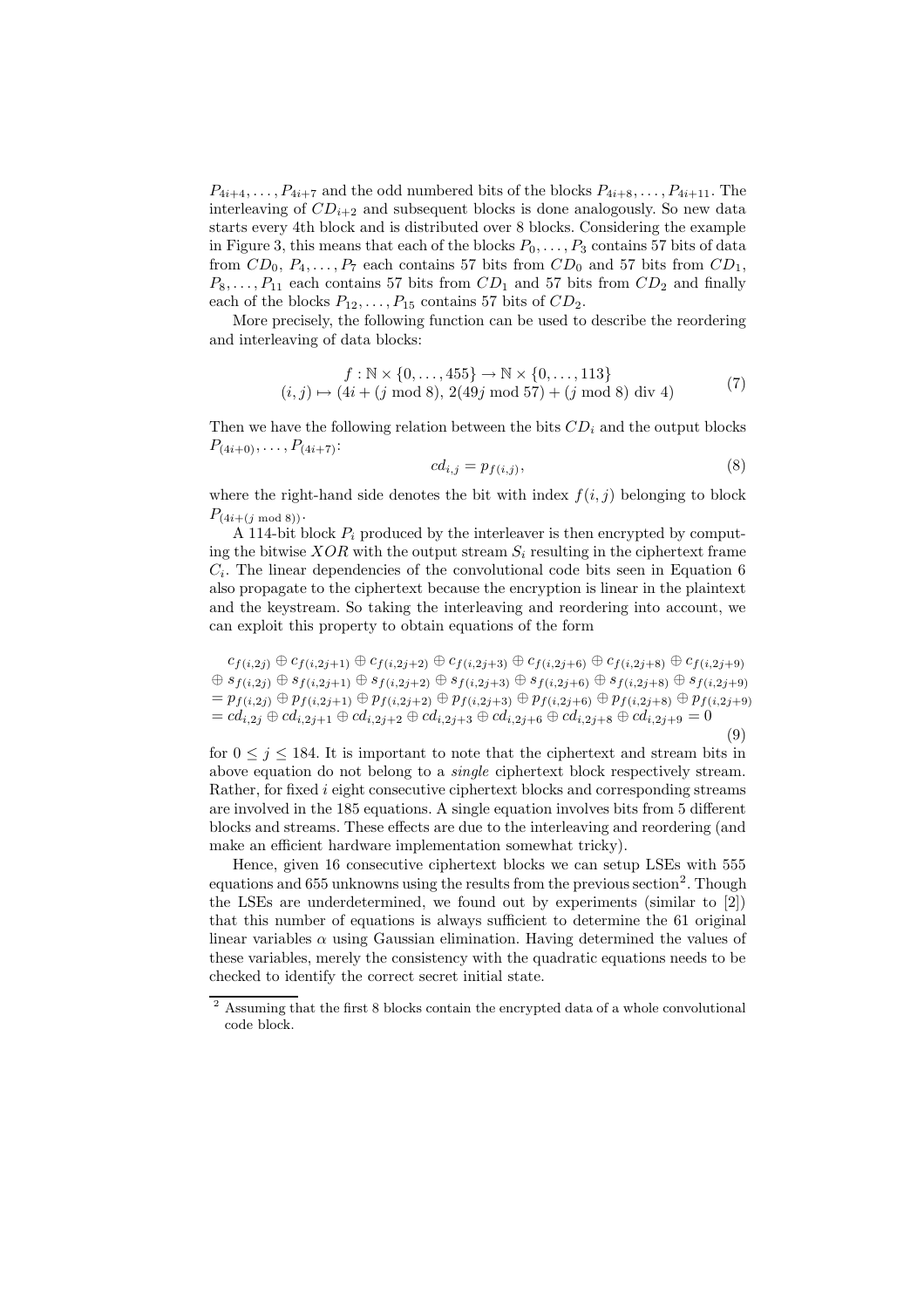

Fig. 4. Overview of the proposed architecture

# 4 A Hardware Architecture for Attacking A5/2

## 4.1 Overview

Our architecture is sketched in Figure 4. It accepts 16 ciphertext frames and the 16 corresponding IVs as input. The hardware calculates and outputs the recovered 77-bit state  $\alpha_0, \ldots, \alpha_{76}$ .

The given ciphertext frames and IVs are stored in the Ciphertext Module (CM). Each of the three Equation Generators (EGs) generates 185 linear equations with the secret state bits  $\alpha_i$  ( $0 \le i \le 60$ ) as variables (cf. Eq. (9)). The EGs receive the required IVs and ciphertext bits from the CM. A generated equation is passed to the buffer of the LSE Solver. This buffer is needed because the LSE Solver accepts only one equation per clock cycle, but the three EGs produce their equations simultaneously. After the LSE Solver is filled with 555 equations, it proceeds to the solving step and produces a candidate for the secret state. The secret state candidate is sent from the LSE Solver to the Key Tester (KT) that verifies whether the correct state has been found. This verification process is done in parallel to the determination of a new candidate. More precisely, while equations for the  $j$ -th candidate are generated by the EGs the  $(j - 1)$ -th candidate is tested by the KT. All processes are controlled by the Control Logic Unit (CLU) that performs synchronization and clocking for the CM, EGs, the LSE Solver, and the KT. Its main task is to ensure that the right stream and ciphertext bits are combined (within the EGs and also the KT) to form the desired equations as described in Section 3.2 in Eq. (9).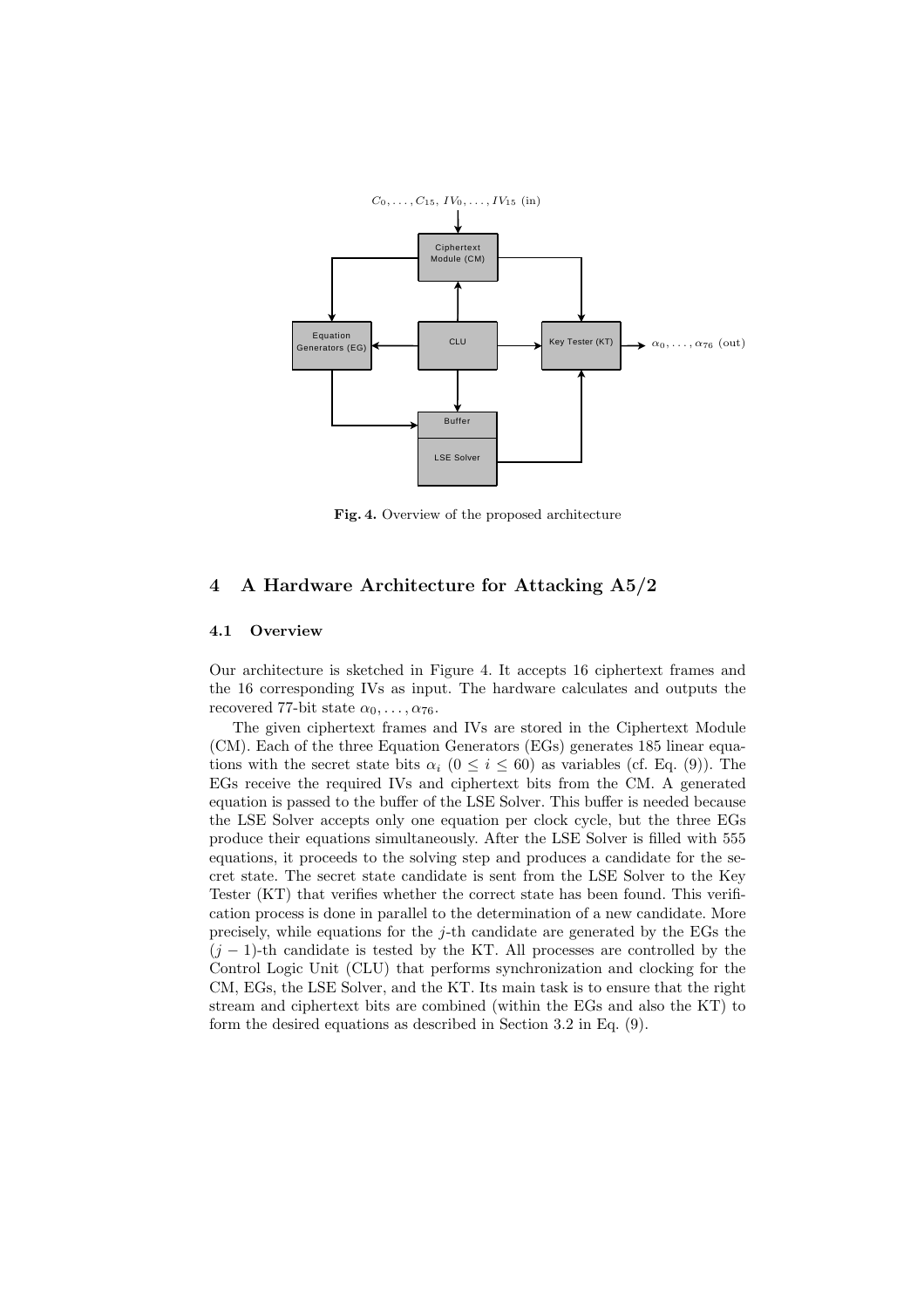

Fig. 5. Equation Generator with its components Stream Generator (SG) and Stream Combiner (SC)

# 4.2 Equation Generators (EGs)

Three EGs are used to generate the system of linear equations for the LSE Solver. Each EG is associated with one of the 3 convolutional code blocks  $CD_0, \ldots, CD_2$ whose data is spread - due to interleaving - over 8 of the 16 given ciphertext blocks  $C_h$  (cf. Section 3.2). By means of the CM an EG has access to the required 8 ciphertext blocks and the corresponding IVs and generates 185 equations from this data.

As shown in Figure 5, an EG consists of eight Stream Generators (SGs) and one Stream Combiner (SC) which are all controlled by the CLU. Each of the eight SG is associated with one of the eight ciphertext frames  $C_h$  related to its EG. More precisely, Stream Generator  $SG_j$  ( $0 \leq j \leq 7$ ) belonging to Equation Generator EG<sub>i</sub>  $(0 \le i \le 2)$  is associated with frame  $C_{(4i+j)}$ . The SG for a frame  $C_h$  consists of an expanded A5/2 engine and can produce linearized terms for the 114 stream bits  $s_{h,k}$  (cf. Eq. (4)). For instance,  $SG_0$  in  $EG_1$  is associated with  $C_4$  and is able to generate linear terms for the stream bits  $s_{4,0}, \ldots s_{4,113}$ . Each EG also contains another type of component, the Stream Combiner, that takes care of adding the right stream bit terms and the right ciphertext bits together in order to get the final equations that are then passed to the LSE Solver.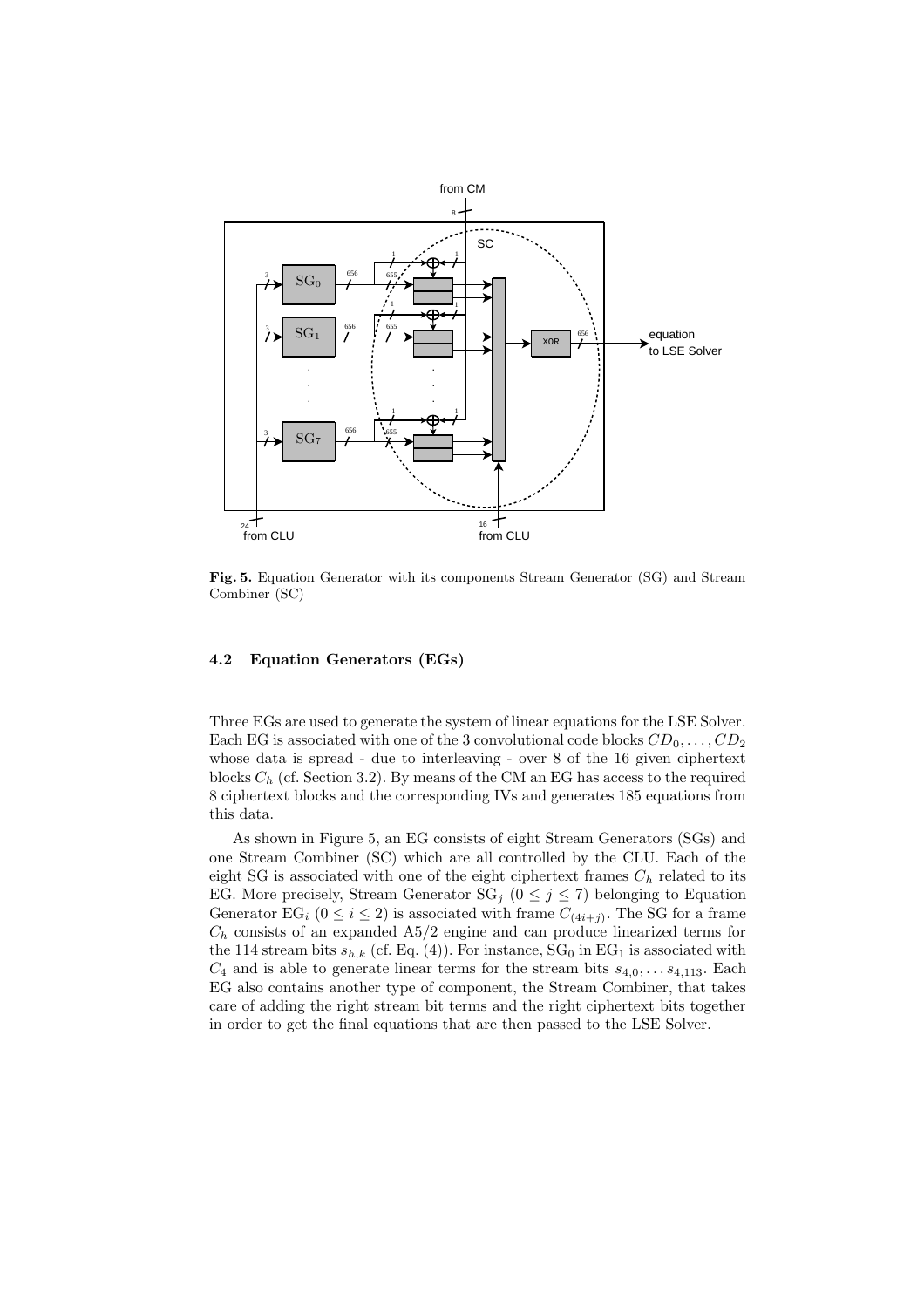

Fig. 6. Detailed view of R1 represented within a SG after initialization.

Stream Generator (SG). The SG unit consists of an A5/2 engine where the states of the LFSRs R1, R2 and R3 are represented by vectors of  $\alpha_i$ 's instead of single bits. We implemented the  $Ri$ 's as vector LFSRs instead of standard scalar LFSRs to obtain linear expressions in the variables  $\alpha_i$  (every LFSR binary addition and shift operation is applied to a linear combination of  $\alpha_i$ 's). Figure 6 shows an example of this representation for R1 right after the initialization phase. Each column vector gives the dependence of the corresponding bit of the simple LFSR on the  $\alpha_i$ 's and a constant (Eq. (1) describes exactly the same state of the vector LFSR). Hence the rows of the matrix indicate the dependence on the corresponding  $\alpha_i$  while the columns indicate the position in the LFSR. The row at the bottom corresponds to the constants  $\sigma_{h,i}$ . Right after the initialization phase, each column (ignoring the bottom row) only contains a single 1, because before warm-up each position of each Ri depends only on a single  $\alpha_i$  (cf. Eq. (1)). The only exception are the three positions in R1 through R3 that are set to one. Here the respective positions do not depend on any  $\alpha_i$  but the respective constant part is 1. Note that no clock cycles need to be wasted to actually perform the initialization phase for vector LFSRs, since we can precalculate the IV's influence on each LFSR position

Each SG performs the warm-up phase where its vector LFSRs are clocked 99 times. Every time a vector LFSR is clocked (forward), all columns are shifted one position to the right, the last column is dropped and the first column is calculated as an XOR of the columns according to the feedback term. After warm-up, the CLU can query one of its 114 outputs. To produce this output, the SG is clocked as many times as necessary to reach the desired linear expression for  $s_{h,k}$ . An SG can be clocked forward as well as backward<sup>3</sup>, resulting in an average of 36 clock cycles required for generating one output equation. The output is generated by XORing the result of the majority function as described in Eq. (4).

 Figure 6 depicts only the control logic for forward clocking. For simplicity reasons we also omitted certain other control and data signals in the figure.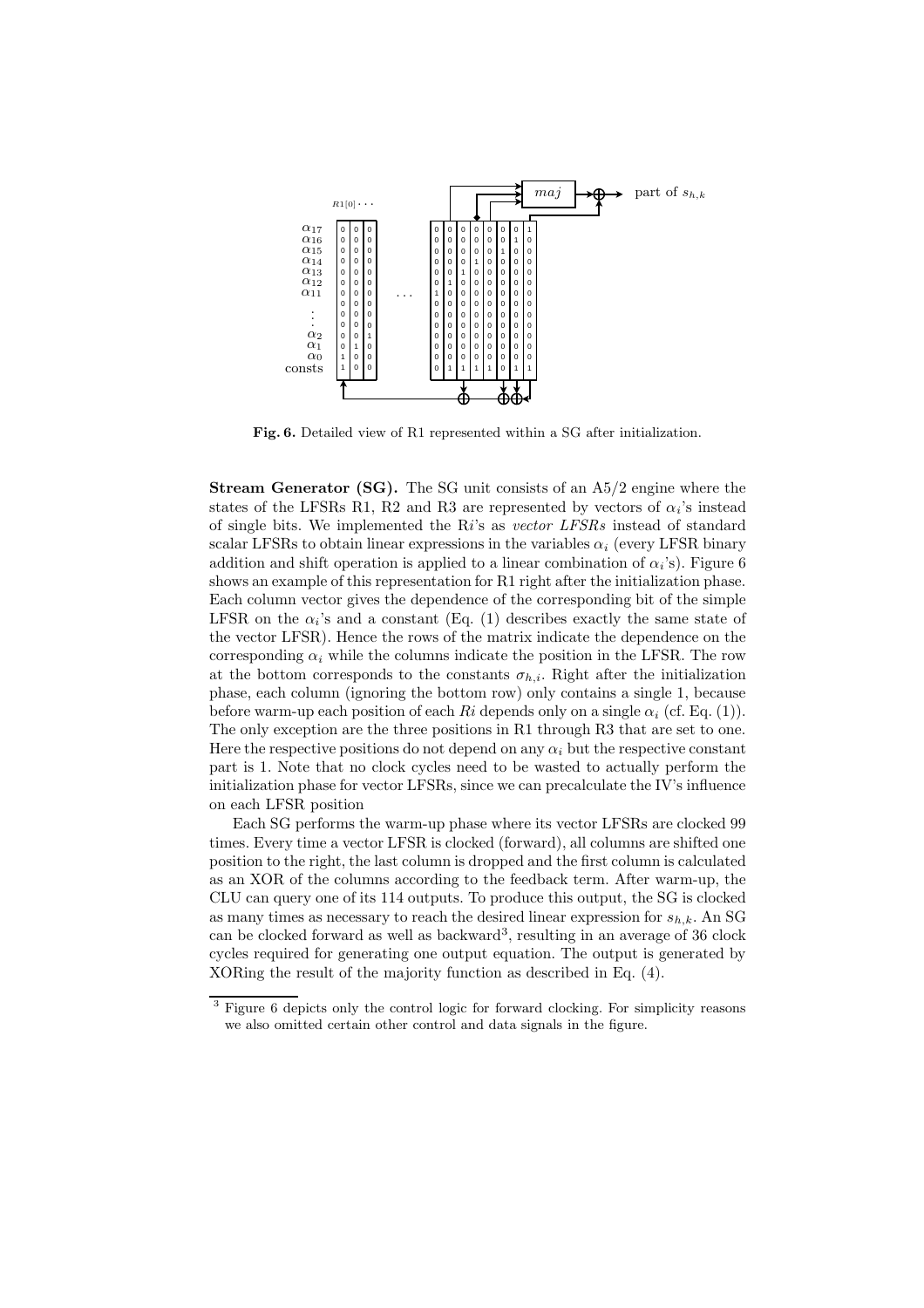The majority function performs a pairwise "multiplication" of all three input vectors and binary adds the intermediate results and the vector that directly enters the equation (e.g, R1[18] in Figure 6). The multiplication of two column vectors is done by binary multiplying each element of one vector with each element of the other vector. The resulting term for one key bit  $s_{h,k}$  is linearized by assigning each quadratic variable to a new variable (represented by a "new" signal line). We implemented the multiplication of Eq. (4) to be performed in one clock cycle. Instead of rotating a number of registers several times, we directly tap and combine all input bits of these registers that are required for the computation of a specific output bit.

Since the domain of each instance of the majority function is restricted to one register, its action is local and one obtains three smaller quadratic equations with disjunct variables (except for the constant term) before the final XOR. That is, the results of the different vector LFSRs do not have to be XORed and can be directly output (the first 655 data lines). The only operation one has to perform to compute this XOR is to add the three constant bits (the last single-bit output of each SG). Note that one does to have to linearize the local quadratic equations, since we already use the linearized form to represent quadratic equations in hardware (each linear or quadratic term is represented by one bit).

Each of the 8 SGs accepts 3 control signals from the CLU indicating the clocking direction (forward or backward), the stop-go command (as the vector LFSRs belonging to different SGs need to be clocked a different number of times), and the initialization command (increment R4 and perform warm-up).

Stream Combiner (SC). The SC combines the results of the SGs with the right ciphertext bits from the CM to produce the equations for the LSE Solver. More precisely, it works as follows: the output of an SG are 656 signals representing a certain stream bit  $s_{h,k}$ . The signal representing the constant value c of  $s_{h,k}$  (cf. Eq. (4)) is then XORed with the respective ciphertext bit  $c_{h,k}$  provided by the CM. By having a closer look at Eq.  $(9)$  and the involved function f, we can see that this 656-bit result is sometimes needed for the generation of two consecutive equations. Moreover, note that sometimes also the current and the previous result of an SG are required at the same time to build an equation. To this end the result of an SG is buffered in the SC (see Figure 6). A signal of the CLU is used to decide which of the 8 previous and 8 current results are XORed together. The resulting equation is now passed as new equation to the buffer of the LSE Solver.

# 4.3 Ciphertext Module (CM)

The CM stores the 16 ciphertext blocks and IVs and provides them to the SCs and the KT in the required order. It consists of 24 memory blocks for storing ciphertexts and 16 memory blocks for storing the IVs. The content of the ciphertext memory blocks can be cyclicly shifted in both directions. The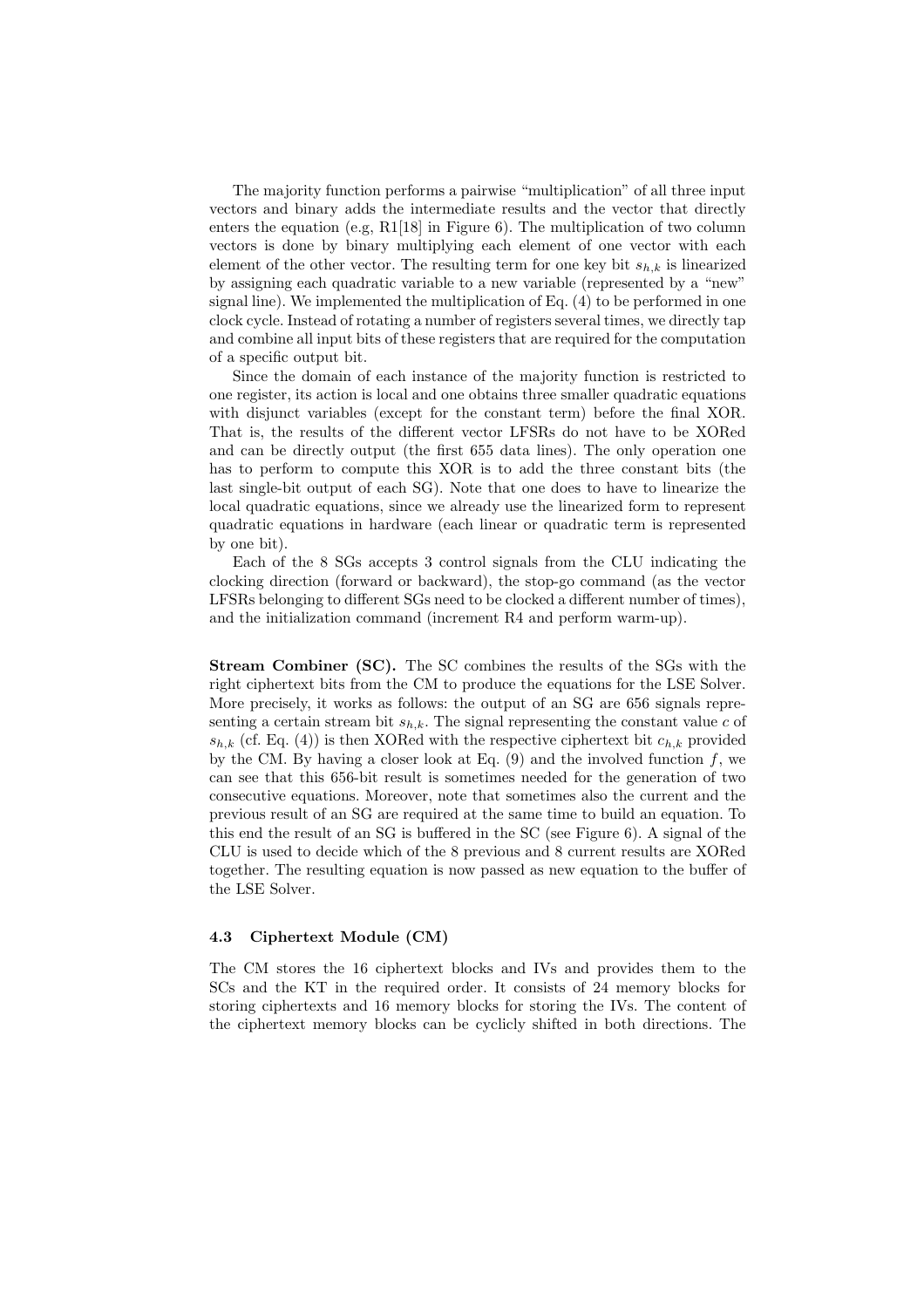ciphertexts  $C_0, \ldots, C_{15}$  are initially stored in the bit order as they are recorded from air.  $C_0, \ldots, C_7$  is put in the first 8 memory blocks,  $C_4, \ldots, C_{11}$  is put in the next 8 memory blocks and  $C_8, \ldots, C_{15}$  is put in the last 8 blocks.

Each EG and the KT has parallel access to the 8 required IVs. Each of the SCs needs only access to 8 of the 24 ciphertext memory blocks. More precisely, the SC belonging to  $EG_i$  is provided with the first bit of memory block  $4i + 0$  to  $4i + 7$  respectively (i.e, the positions where the bits  $c_{4i+j,0}$  are initially stored). The content of these memory blocks needs to be rotated in the same way as the vector LFSRs within the  $8$  SGs of EG<sub>i</sub>. To this end the CM receives the same control signals from the CLU as the SGs. Finally, the KT accesses the first bit of the ciphertext memory blocks 0 to 7 respectively, i.e., the same bits as  $EG_0$ .

## 4.4 LSE Solver

The LSE Solver is controlled by the CLU. Each time an equation in an Equation Generator is ready, the LSE Solver obtains a signal for loading the equation. As all orders have been processed and all equations loaded into the LSE Solver, it receives a command from the CLU to start Gaussian elimination. When the LSE Solver is ready, it writes the 61-bit result into a buffer. After this it signals that a solution is ready. The CLU informs the Key Tester that the secret state candidate is in the buffer. It is then read out by the Key Tester. We decided to use the SMITH architecture presented in [5,6] to realize the LSE Solver module.

SMITH. The SMITH architecture implements a hardware-optimized variant of the Gauss-Jordan<sup>4</sup> algorithm over  $GF(2)$ . The architecture is described in [5] for LSEs of dimension  $m \times n$  where  $m > n$ . Its average running time for systems of dimension  $n \times n$  with uniformly distributed coefficients is about  $2n$  (clock cycles) as opposed to about  $\frac{1}{4}n^3$  in software.

Though SMITH was not originally designed for performing Gauss-Jordan on underdetermined LSEs  $(m < n)$ , using minor modifications it can also handle this type of LSEs which is required for our purposes. Due to page limitations, we omit describing these straightforward adaptions. In the remainder of this section, we sketch a simple enhancement of the architecture that significantly reduces the total number of clock cycles (in our case) for doing Gauss-Jordan elimination.

The required number of clock cycles is determined by two operations which are applied  $\min(m, n) = m$  times: pivoting and elimination. Pivoting roughly means the search for a non-zero element in a certain column of the respective coefficient matrix which is then used during the elimination operation to zero-out all other "1" entries in this column. While the elimination operations consume a fixed amount of m clock cycles in total, a variable number of clock cycles for pivoting is required. This number highly depends on the characteristics of the

<sup>&</sup>lt;sup>4</sup> In this version of Gaussian elimination the backward substitution steps are combined with the elimination steps. In this way one immediately obtains the solution vector without doing any post-processing.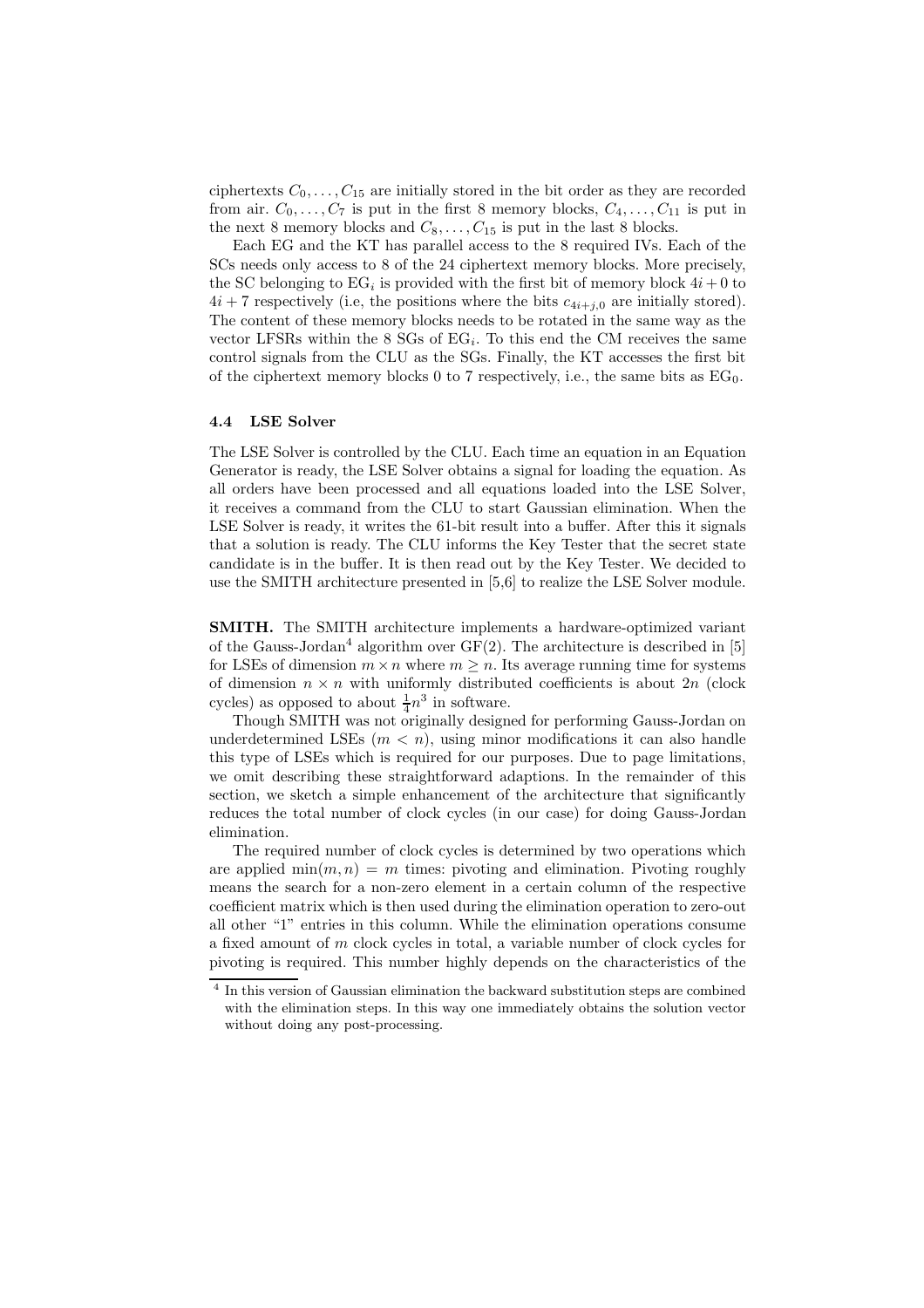coefficient matrix. Roughly speaking, if the matrix columns contain many zero entries pivoting requires many clock cycles and may dominate the total costs. In our case, we initially have dense matrices that however contain many linearly dependent row vectors resulting in many zero columns while the algorithm proceeds. More precisely, our experiments show that each of our matrices contains about 160 to 190 linearly dependent equations. It is important to note that if the column, the pivoting operation is applied to, is a zero column, no pivoting and no subsequent elimination is actually required. Thus, by performing zero column detection (in an efficient manner), we can save these clock cycles and proceed immediately with the next column. Since, in the case of the SMITH architecture the logic for pivoting is physically located in a single column (the 1st column), we could efficiently realize this detection by computing the OR over all entries of this single column. Using this simple adaption, the pivoting operations for the whole matrix consume about 4000-4500 cycles (instead of more than 60000). Thus, a solution is computed after about 5000 cycles.

## 4.5 Key Tester (KT)

The KT receives the output of the LSE Solver, i.e., the secret state candidate and checks its correctness. The KT is built-up as a modified EG. The determined candidate is written into the SG-engines of the KT, which are normal A5/2 engines that can be clocked in both directions. Hence the size of this modified SGs is much smaller and they produce single bits as output. For the verification of a candidate, the output bits  $s_{h,k}$  generated by the SGs are combined with the ciphertext bits according to Eq. (9) like it is done within a regular EG. If all resulting XOR-sums are equal to 0, the correct secret state has been found and is written out.

## 4.6 Control Logic Unit (CLU)

The CLU controls all other components and manages the data flow. It ensures that the right stream bit expressions are generated, combined with the ciphertext bits and passed to the LSE Solver. Once the LSE Solver is filled with 555 equations, it stops the EGs and starts the LSE Solver. When the LSE is solved, the candidate is passed to the KT. The KT is operated in parallel to the generation of the new LSE.

The CLU generates the same sequence of 24-bit control signals for each of the three EGs and the KT (cf. Figure 5). Remember that each SG belonging to an EG receives 3 of these signals. They determine the direction in which the engine is clocked, whether the engine is clocked at all and whether the R4 register need to be increased (to generate equations for a new candidate). The generation of these signals can be immediately derived from Eq. (9). More precisely, the CLU internally generates an order for each of the 185 equations an EG should produce. From such an order the required signals can be easily derived. The orders for the first 21 equations are shown in Table 1. Each order thereby consists of 7 pairs  $(fr_i, cl_i)$   $(0 \le i \le 6)$ . The number  $fr_i$  equals the index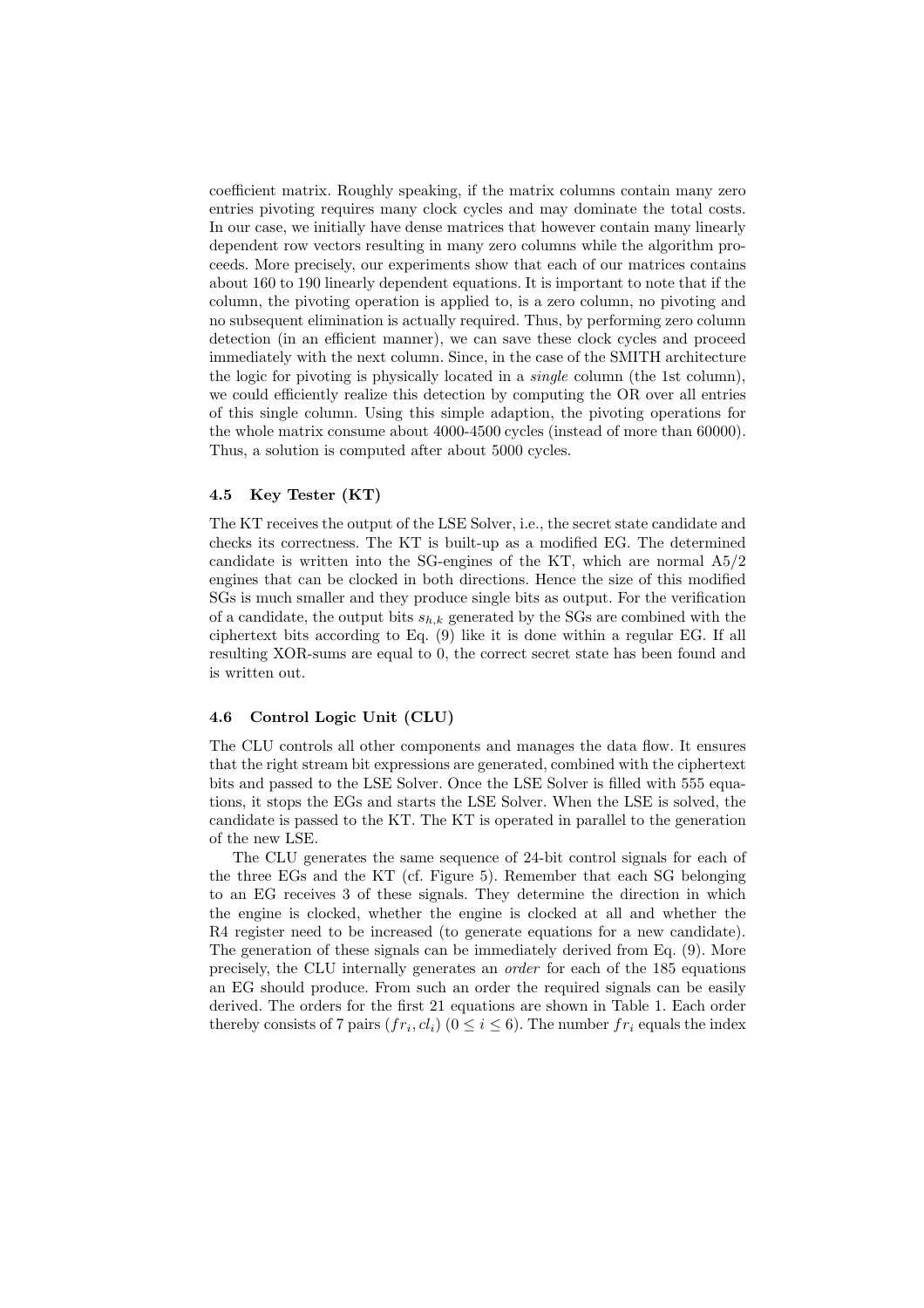**Table 1.** Orders required for the first 21 equations  $((j, 0)$  means that the current output of Stream Generator  $j$  is needed).

| Equation       | Orders                                                                     |                   |
|----------------|----------------------------------------------------------------------------|-------------------|
| $\Omega$       | $(1, 98), (1, -14),$<br>(2, 82), (3, 66), (6, 19)<br>(0, 0), (0, 100),     |                   |
| 1              | (3, 0),<br>$(3, -14), (4, 51), (5, 35)$<br>(0, 0), (2, 0),<br>$(2, -14)$ , |                   |
| $\overline{2}$ | $(4, -14), (5, 0), (5, -14), (6, 0),$<br>(2, 0), (4, 0),                   | (7, 3)            |
| 3              | $(6, -14), (7, 0),$<br>(0, 0), (1, 0),<br>(4, 0),<br>(6, 0),               | (7, 100)          |
| $\overline{4}$ | $(0, 0), (0, -14),$<br>$(2, 0)$ ,<br>(1, 0),<br>$(1, -14),$                | (3, 0),<br>(6, 0) |
| 5              | $(0, 0), (2, 0), (2, -14),$<br>$(3, 0), (3, -14), (4, 0), (5, 0)$          |                   |
| 6              | $(4, -14), (5, 0), (5, -14), (6, 0), (7, 0)$<br>(2, 0), (4, 0),            |                   |
| 7              | $(6, 100), (7, 0), (7, -14)$<br>(0, 0), (1, 0),<br>(4, 0),<br>(6, 0),      |                   |
| 8              | $(0, 0), (0, -14),$<br>$(1, -14),$<br>(2, 0),<br>(1, 0),                   | (6, 0)<br>(3, 0), |
| 9              | (0, 0), (2, 0),<br>$(2, -14), (3, 0),$<br>$(3, -14), (4, 0),$              | (5, 0)            |
| 10             | $(4, -14), (5, 0), (5, 100), (6, 0),$<br>(2, 0), (4, 0),                   | (7, 0)            |
| 11             | (0, 0), (1, 0),<br>$(6, -14), (7, 0),$<br>(4, 0),<br>(6, 0),               | $(7, -14)$        |
| 12             | $(0, 0), (0, -14),$<br>$(1, -14),$<br>(2, 0),<br>(1, 0),<br>(3, 0),        | (6, 0)            |
| 13             | (0, 0), (2, 0),<br>$(2, -14)$ , $(3, 0)$ ,<br>$(3, -14), (4, 0),$          | (5, 0)            |
| 14             | $(4, 100), (5, 0), (5, -14), (6, 0),$<br>(2, 0), (4, 0),                   | (7, 0)            |
| 15             | (0, 0), (1, 0),<br>(4, 0),<br>$(6, -14), (7, 0),$<br>(6, 0),               | $(7, -14)$        |
| 16             | $(0, 0), (0, -14),$<br>$(2, 0)$ ,<br>$(1, 0)$ ,<br>$(1, -14),$<br>(3, 0),  | (6, 0)            |
| 17             | (0, 0), (2, 0),<br>$(2, -14)$ ,<br>(3, 0), (3, 100), (4, 0),               | (5, 0)            |
| 18             | $(4, -14), (5, 0), (5, -14), (6, 0),$<br>(2, 0), (4, 0),                   | (7, 0)            |
| 19             | $(6, -14), (7, 0),$<br>(0, 0), (1, 0),<br>(4, 0),<br>(6, 0),               | $(7, -14)$        |
| 20             | $(1, 0), (1, -14), (2, 0), (3, 0),$<br>$(0, 0), (0, -14),$                 | (6, 0)            |

of a ciphertext/key-stream block modulo 8 (cf. Eq. (9)) required in an equation. So this number addresses one of the 8 SGs belonging to an EG. The number  $cl_i$  (which can be negative) is the relative position of the required bit within the  $fr_i$ -th ciphertext/key-stream block. "Relative" means that this position is given relatively to the position of the bit of this block that was required just before. This number can be used to signal how often and in which direction an SG should be clocked. Considering the columns of Table 1, we see that these pairs occur (almost) periodically. So orders can be generated easily in hardware.

Besides the three control signals for each SG, the CLU has to produce a 16-bit mask to control which outputs of the SGs are XORed within an SC (cf. Figure 5). As can be derived from Table 1, only 7 bits of the mask are simultaneously set to 1. Finally, the CLU also "orders" the needed ciphertext bits from the CM which is done in the same way as stream bits are "ordered" from the SGs.

Operating Procedure. During the setup of our attack engine, all components are being initialized and 16 ciphertext frames and 16 corresponding IVs are read into the CM. The R4 registers of the GEs are set to the initialization value 0.

After the initialization the equations are generated, solved, and tested for all different possible states of R4, until the right state is found. Hence the following steps are performed  $2^{15}$  times on average:

- 1. The registers R4 are incremented and the warm-up is executed in the SGs and in the KT. The SGs are now ready to generate the linearized terms for the stream bits  $s_{h,k}$  when queried.
- 2. The LSE Solver gets filled with 555 equations. The CLU queries each of the three EGs 185 times to receive these equations. The CLU plays an important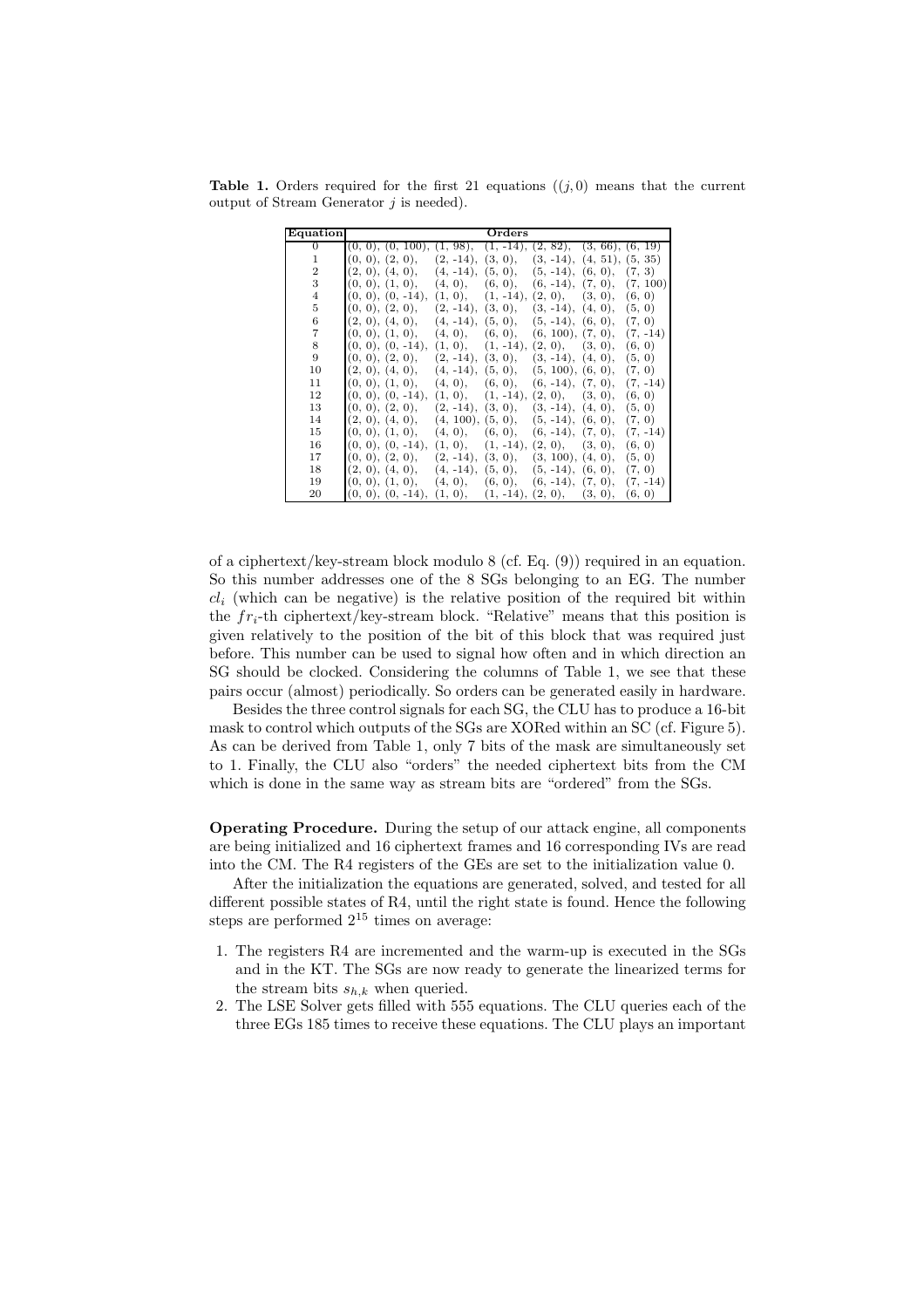role in this, because it controls each SG to provide the right  $s_{h,k}$  terms, which are then combined by the SCs and passed to the buffer of the LSE Solver. The SGs inside the EGs need to be clocked 36 times on average to produce the necessary terms.

- 3. Once all equations are generated, the LSE Solver is started. It takes roughly 5000 cycles until the result is calculated.
- 4. The determined candidate is fed into the KT and the warm-up is executed.
- 5. The CLU queries the KT 185 times to generate the output bits. If all parity checks in the KT succeed, the recovered 77-bit state is passed to the output.

Since the KT and the EGs have the same components the warm-up and equation generation of both can be performed in parallel. Hence, steps 1 and 4 as well as 2 and 5 are performed in parallel. Furthermore, setup and warm-up (steps 1 & 4) for the new state candidate can be performed while the LSE Solver is determining the previous candidate (step 3).

# 5 Implementation Results and ASIC Estimates

Due to the size of the architecture, an ASIC realization seems most realistic. We decided to keep the operating speed at 256 MHz for the LSE Solver to maintain a decent power consumption at still reasonable performance time. Since the remaining components are smaller than the LSE Solver and there are periods where those components are idle, they are clocked at twice the speed  $(512MHz)$ . This way the LSE Solver still accounts for two thirds of the overall power consumption and heat development. At these clock rates one key is recovered on average in about 1 second.

To evaluate the requirements on chip size and average power consumption, we implemented our design in VHDL and synthesized it using the Virtual Silicon (VST) standard cell library based on the UMC  $L180\;0.18\mu$  1P6M Logic process. We used Synopsys Design Compiler version Y-2006.06 for synthesis and estimation of power consumption. Mentor Graphics Modelsim SE was used for simulation. Due to the huge size of the whole system, simulation and synthesis were done component-wise. A synthesis of the whole design should further decrease the needed area.

All critical components were implemented and synthesized. Table 2 shows the synthesis results. For each component the area it needs is given as well as the consumed average power. The area is given in gate equivalents (GE). One GE is equal to the area needed by one NAND-gate in the appropriate process. Power is given in  $\mu$ W. The first column shows at which clock frequency a component is operated. For few uncritical components like the Stream Combiner and the Ciphertext Module module, area and power consumption were estimated rather than synthesized. Conservative assumptions on the needed number of flip-flops and area for control-logic were transformed into area and power estimations. Estimated components are indicated by \*.

The last value of Table 2 shows the estimated sum for both area and power consumption of a realization of the whole design. Obviously the LSE Solver